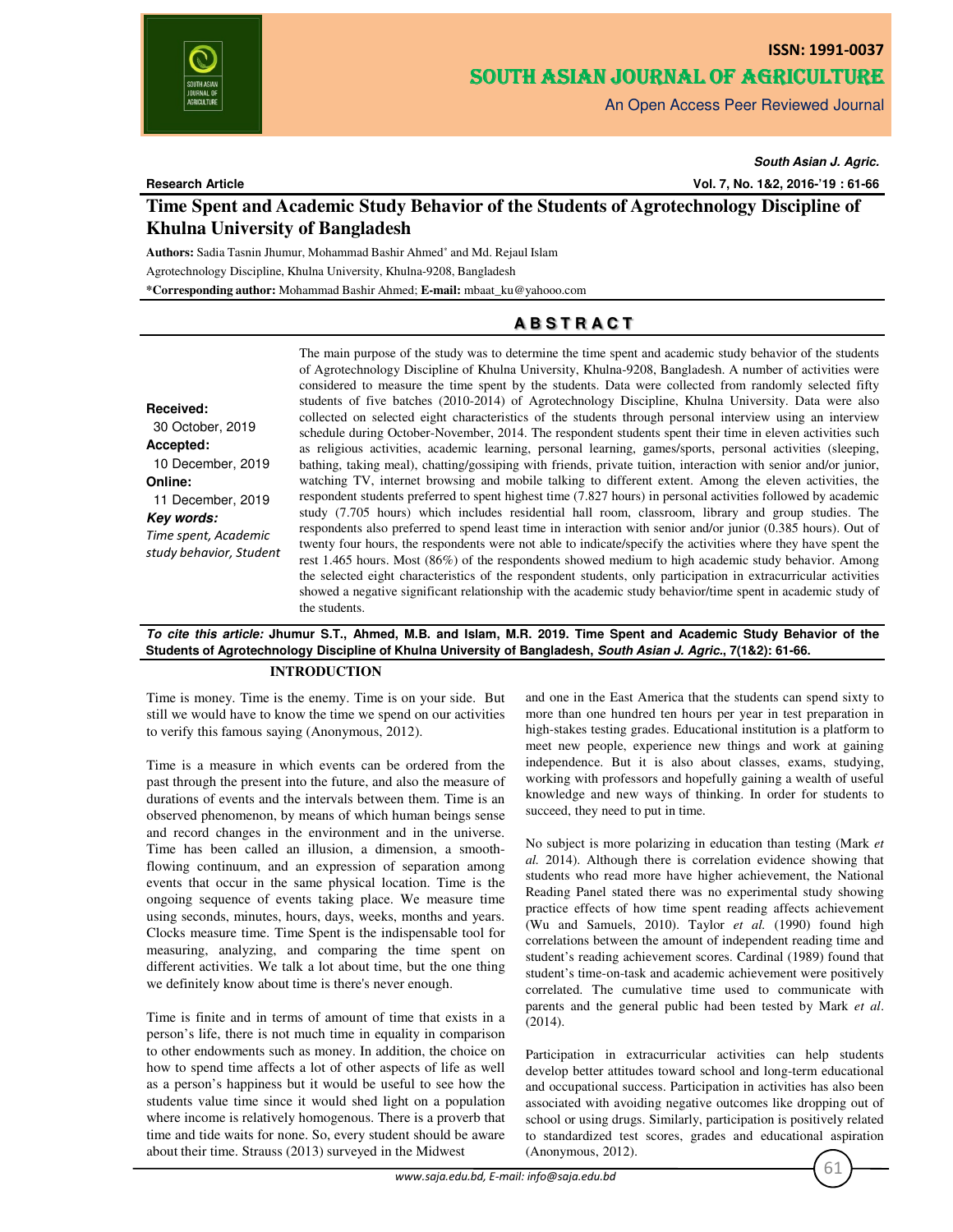The American high school students have many demands on their time, and how they choose to spend that time on any given day depends on a variety of factors such as the age and the sex of the students (Allard, 2008). Data from American Time Use Survey (ATUS) show how much time per day, on average, high school students devote to leisure activities, household activities, work and homework. ATUS data also reveal differences in students' use of time between weekdays and weekends (Allard, 2008).

The students study in different institutions needs to use their valuable time to enrich their knowledge. Because they will be employed at different level of agricultural organizations to act as the mediator for transfer of technologies and their experience. By spending their time in accurate way they can play an effective role in transferring knowledge to the farmers and also the general people. Many research have been conducted regarding time spent of high school student in America, time spent in internet using, time spent in shopping behavior, time spent outside the classroom but no studies have been conducted regarding the time spent by the university students.

Considering the above facts, the researcher felt a thrust to conduct a study with the hope to identify the student's behavior that how the time is spent by the students of Agrotechnology Discipline of Khulna University per day.

## **Objectives of the Study**

- i. To analyze the selected characteristics of the students of Agrotechnology Discipline of Khulna University.
- ii. To identify time spent by the students in different activities within twenty-four hours with emphasis to academic study behavior.
- iii. To identify the nature or type of the activities as preferred by the students.
- iv. To explore the relationships between the selected characteristics of the students and their academic study behavior.

## **METHODOLOGY**

**Locale of the Study:** Agrotechnology Discipline of Khulna University, Khulna-9208, Bangladesh was purposively selected as the locale of the study.

**Population and Sampling Procedure:** All the undergraduate students of five batches (2010-2014) of B.Sc.Ag (Honours) program of Agrotechnology Discipline of Khulna University of Bangladesh were selected as the population of the study. A list of the existing undergraduate students of the program was prepared with the help of the Head of the Discipline. Irrespective of the size of the students at different term/year, 10 students were selected at random from each of the term of the respective year. Thus, actual sample size of the study was 50. Distribution of the sampled respondents has been shown in Table 1.

**Method, Instrument and Time of Data Collection:** Data were collected through face to face interview using a pre-tested interview schedule during October to November, 2014.

**Variables of the Study:** In the present study, the following selected characteristics such as age, educational qualifications,

academic excellence, family size, annual family income, participation in extracurricular activities related organizations, participation in extracurricular activities, and participation in agricultural activities were treated as independent variables. The focus issue includes academic study behavior of the students within twenty four hours.

**Time Spent by the Respondent Students within Twenty Four Hours:** The time spent by the students means how much time s/he spent in 11selected activities in a day. The time was expressed in hour. Based on mean time spent, the activities were ranked for identifying the priority/preferred area of activities.

**Academic Study Behavior:** Academic study behavior of the students was determined based on the time s/he spent especially for academic study. A score of one was assigned for one hour and so on. For example, if a student spent 8 hours for academic study out of 24 hours his/her score was 8. On the other hand, a student spent 8hr 30min for academic study; his/her score was 8.5. Based on academic study behavior score, the respondents were grouped into three categories as shown below:

| <b>Categories</b>              | Score (Hours) |
|--------------------------------|---------------|
| Low academic study behavior    | Up to $5$     |
| Medium academic study behavior | $5 - 8$       |
| High academic study behavior   | >8            |

**Statistical Analysis:** After collection, data were analyzed, coded and tabulated for interpretation. The SPSS 16.0 was used to analyze the data. Statistical treatments such as number, percent, mean, standard deviation and rank order were used to interpret the data. Correlation co-efficient (r) was employed to test relationship between any two variables.

#### **RESULTS AND DISCUSSION**

#### **Facts on the Selected Characteristics of the Students**

Majority (64%) of the respondents were very young aged compared to teen (32%) and less young (4%) aged categories. Two-fifth (40%) of the respondents have both of the medium and higher educational qualifications compared to 20 percent have lower educational qualification, respectively.

About half (46%) of the respondents had high TGPA (3.5-3.74) whereas two-fifth respondents obtained excellent TGPA. Ten and four percent of the respondents had medium and low TGPA, respectively. Majority (64%) of the respondents had medium sized family compared to small sized (32%) and large sized (4%) family, respectively. The findings also indicate that the average family size of the students is smaller than that of national average of 4.06 (HIES, 2016). It means that the family heads of the respondents are conscious about population growth and family size. Half of the respondents belonged to medium income category compared to high income (38%) and low income (12%) categories. Highest proportion (42%) of the respondents had no precipitation compared to 40, 12 and 6 percent had low, medium and high participation in extracurricular activities related organizations, respectively. The reason behind no participation or low participation in extracurricular activities related organizations as mentioned by the respondents were too much busy to study, political attitude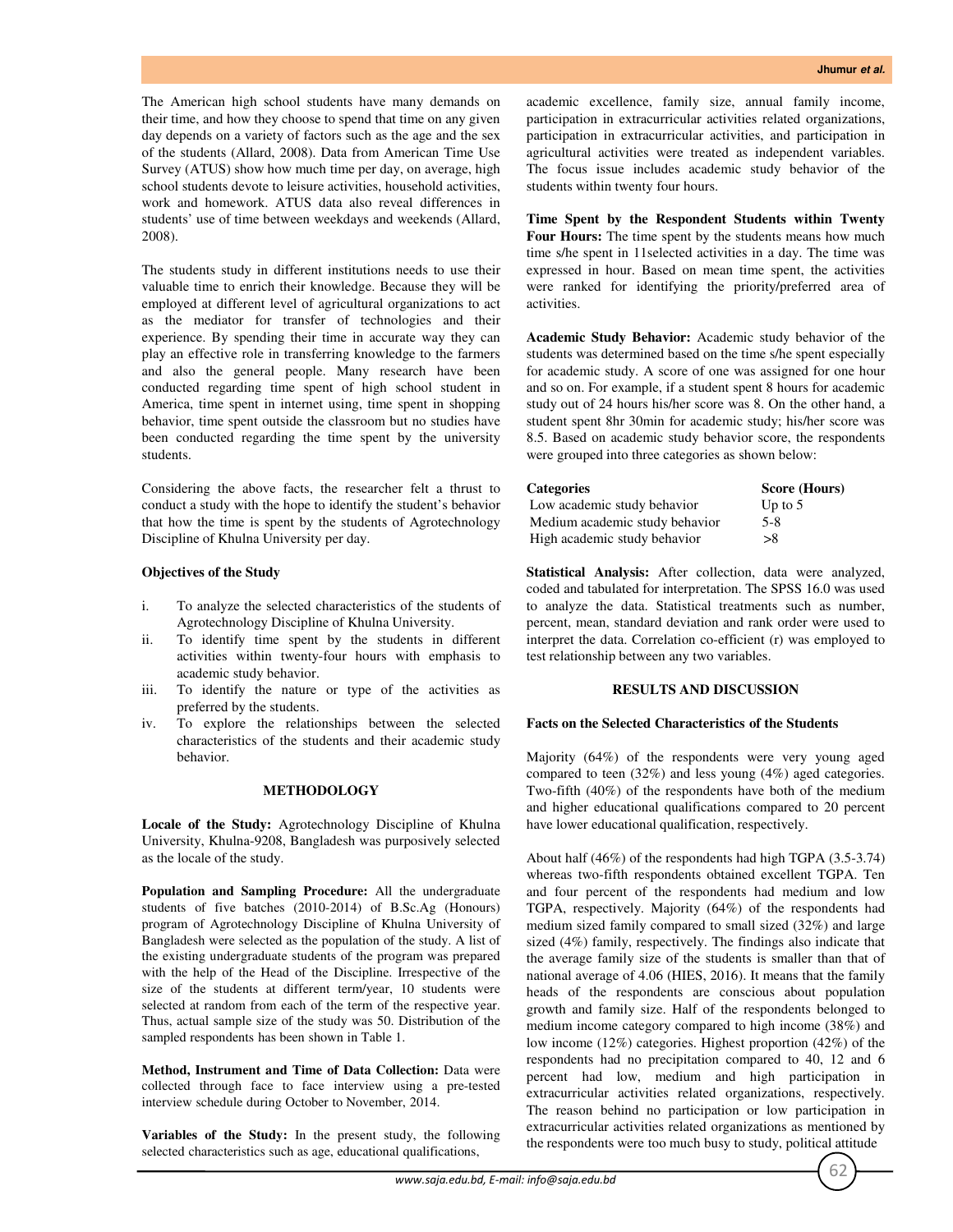| Year and Term (Batch)                     |                      | Population (No. of students) | Sampled respondents |
|-------------------------------------------|----------------------|------------------------------|---------------------|
| $4th$ year $2nd$ term                     | $(10 \text{ Batch})$ | 29                           | 10                  |
| $3rd$ year $2nd$ term                     | $(11 \text{ Batch})$ | 33                           | 10                  |
| $2nd$ year $2nd$ term                     | $(12 \text{ Batch})$ | 27                           | 10                  |
| $1st$ year $2nd$ term                     | $(13 \text{ Batch})$ | 42                           | 10                  |
| 1 <sup>st</sup> year 1 <sup>st</sup> term | $(14 \text{ Batch})$ | 36                           | 10                  |
| Total                                     |                      | 167                          | 50                  |

#### **Table 1. Distribution of population and sample**

### **Table 2. Distribution of the respondent students according to their selected characteristics**

| <b>Selected Characteristics</b>   | <b>Categories</b>                                          | <b>Score</b> | <b>Respondents</b> |                 | <b>Observed</b> Mean |       | <b>Standard</b>  |
|-----------------------------------|------------------------------------------------------------|--------------|--------------------|-----------------|----------------------|-------|------------------|
|                                   |                                                            |              | No                 | $\mathcal{O}_0$ | Range                |       | <b>Deviation</b> |
| Age                               | Teen aged                                                  | Up to 19     | 16                 | 32              |                      |       |                  |
|                                   | Very Young aged                                            | $20 - 22$    | 32                 | 64              | 19-24                | 21.46 | 1.83             |
|                                   | Less young aged                                            | $>22$        | 2                  | $\overline{4}$  |                      |       |                  |
|                                   | Educational Qualifications Lower educational qualification | Up to $12$   | 10                 | 20              |                      |       |                  |
|                                   | Medium educational qualification                           | $12.1 - 14$  | 20                 | 40              | $12 - 15.50$         | 13.6  | 1.29             |
|                                   | Higher educational qualification                           | >14          | 20                 | 40              |                      |       |                  |
| <b>Academic Excellence</b>        | Low TGPA                                                   | Up to $3$    | 2                  | $\overline{4}$  |                      |       |                  |
|                                   | Medium TGPA                                                | $3.1 - 3.49$ | 5                  | 10              | $2.24 - 4$           | 3.69  | 0.29             |
|                                   | High TGPA                                                  | $3.5 - 3.74$ | 23                 | 46              |                      |       |                  |
|                                   | <b>Excellent TGPA</b>                                      | >3.75        | 20                 | 40              |                      |       |                  |
| <b>Family Size</b>                | Small sized family                                         | Up to 3      | 16                 | 32              |                      |       |                  |
|                                   | Medium sized family                                        | $4 - 5$      | 32                 | 64              | $2 - 6$              | 3.96  | 0.90             |
|                                   | Large sized family                                         | >5           | 2                  | $\overline{4}$  |                      |       |                  |
| <b>Annual Family Income</b>       | Low income family                                          | 35-150       | 6                  | 12              |                      |       |                  |
|                                   | Medium income family                                       | 151-300      | 25                 | 50              | 36-1,011             | 53.42 | 1.44             |
|                                   | High income family                                         | >300         | 19                 | 38              |                      |       |                  |
| Participation in                  | No participation                                           | $\Omega$     | 21                 | 42              |                      |       |                  |
| <b>Extracurricular Activities</b> | Low participation                                          | Up to $1$    | 20                 | 40              | $0 - 4$              |       |                  |
| <b>Related Organizations</b>      | Medium participation                                       | $2 - 3$      | 6                  | 12              |                      | 0.92  | 1.10             |
|                                   | High participation                                         | >3           | 3                  | 6               |                      |       |                  |
| Participation in                  | No participation                                           | $\Omega$     | $\tau$             | 14              |                      |       |                  |
| <b>Extracurricular Activities</b> | Low participation                                          | Up to $4$    | 6                  | 12              | $0.00 - 23$          | 8.14  | 5.53             |
|                                   | Medium participation                                       | $5 - 8$      | 15                 | 30              |                      |       |                  |
|                                   | High participation                                         | >8           | 22                 | 44              |                      |       |                  |
| Participation in                  | No participation                                           | $\Omega$     | $\overline{4}$     | 8               |                      |       |                  |
| <b>Agricultural Activities</b>    | Low participation                                          | Up to $3$    | 10                 | 20              | $0.00 - 23$          | 6.5   | 4.34             |
|                                   | Medium participation                                       | $4 - 9$      | 27                 | 54              |                      |       |                  |
|                                   | High participation                                         | >9           | 9                  | 18              |                      |       |                  |

of the organizers and less eager to participate in the organization. Highest proportion (44%) of the respondents had high participation while 30% had medium participation and 12% had low participation but 14% had no participation in extracurricular activities. This situation indicates that they have high interest to participate in extracurricular activities but no or less interest to participate in extracurricular activities related organization. Majority (54%) of the respondents had medium participation compared to about one-fifth (20%) had small participation whereas 18% had high and only 8% had no participation in agricultural activities like homestead gardening, flower gardening, poultry rearing etc. Due to pressure of study about

three-forth (74%) had low to medium participation in agricultural activities (Table 2).

## **Time spent by the respondents within twenty-four hours including study behavior**

The distribution of time spend of the respondents are given in Table 3. About half (48%) of the respondents spent high amount of time as compared to medium (36%) and low (16%) amount of time for religious activities like salat (prayer), telawat, puja and so on (Table 3). The findings also indicate that most of the students have affinity to spent time in religious activities. None of the students are aloof from the religious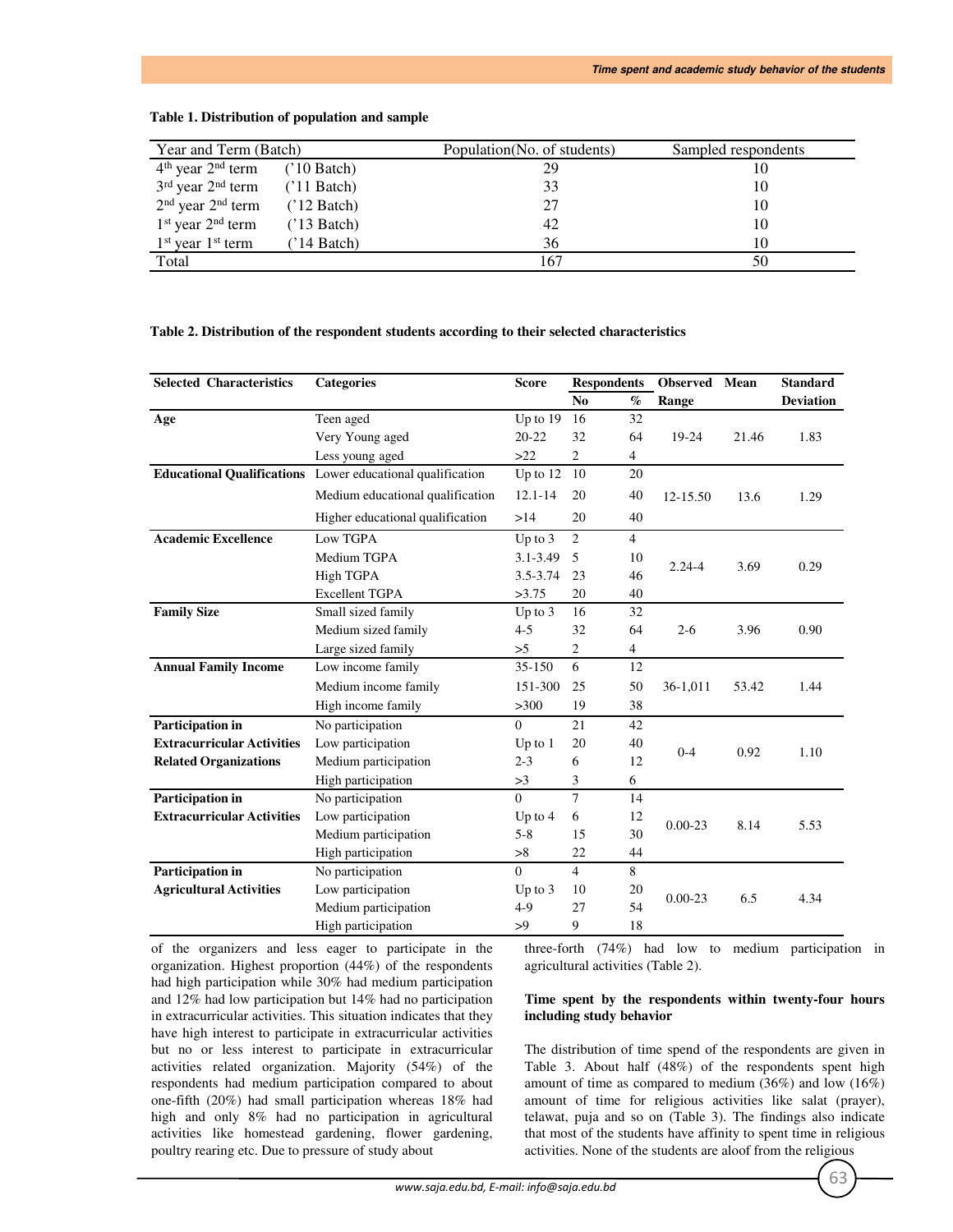activities. About two-fifth (44%) of the respondents spent medium amount of time in academic study as compared to high (42%) and low (14%) amount of time (Table 3). The academic study/learning included the class room learning, study in their room and library. None of the students spent very high amount of time (>11 hours) for academic study. Majority (52%) of the respondents spent medium amount of time in their personal leanings as compared to low (36%) and high (12%) amount of time (Table 3). The findings also indicate that most (88%) of respondents spent low to medium amount of time in their personal learning or study such as reading general knowledge, story books, novel and so on. About two-fifth (42%) of the respondents spent low amount of time in games or

sports as compared to medium (16%) and high (4%) amount of time (Table 3). The findings also indicate that most (80%) of the respondents did not spend or spend less time in games due to over pressure of study. More than two-third (70%) of the respondents spent medium amount of time in their personal activities such as sleeping, taking meal and bathing as compared to high (18%) and low (12%) amount of time (Table 3). About half (48%) of the respondents spent medium amount of time in gossiping or chatting with their friends as compared to low (32%) and high (20%) amount of time (Time). The findings also indicate that most (80%) of the students like to spend low to medium amount of their time in gossiping with their friends. Half (50%) of the respondents did not spent time in private

| <b>Selected Activities</b>  | <b>Categories</b>              | <b>Score (hours) Respondents</b> |                |                | Range         | Mean | Rank             | <b>Standard</b>  |
|-----------------------------|--------------------------------|----------------------------------|----------------|----------------|---------------|------|------------------|------------------|
|                             |                                |                                  | No.            | $\%$           |               |      | Order            | <b>Deviation</b> |
| <b>Religious activities</b> | Low time spent                 | Upto $0.25$                      | 8              | 16             |               |      |                  |                  |
|                             | Medium time spent              | 0.25-0.75                        | 18             | 36             | $0.25 - 1.50$ | 0.77 | 7 <sup>th</sup>  | 0.33             |
|                             | High time spent                | >0.75                            | 24             | 48             |               |      |                  |                  |
| <b>Academic Study/</b>      | Low time spent/academic        | Upto 5                           | $\tau$         | 14             |               |      |                  |                  |
| learning                    | study behavior                 |                                  |                |                |               |      | 2 <sub>nd</sub>  |                  |
|                             | Medium time spent/academic 5-8 |                                  | 22             | 44             | $4.5 - 11$    | 7.71 |                  | 1.88             |
|                             | study behavior                 |                                  |                |                |               |      |                  |                  |
|                             | High time spent                | $8 - 11$                         | 21             | 42             |               |      |                  |                  |
| <b>Personal learning</b>    | Low time spent                 | Upto 1                           | 18             | 36             |               |      |                  |                  |
|                             | Medium time spent/             | $1 - 3$                          | 26             | 52             |               |      |                  |                  |
|                             | acaemicstudy behavior          |                                  |                |                | 4.5-10.75     | 7.83 | 6 <sup>th</sup>  | 1.41             |
|                             | High time spent                | >3                               | 6              | 12             |               |      |                  |                  |
| Games/                      | No time spent                  | $\Omega$                         | 19             | 38             |               |      |                  |                  |
| sports                      | Low time spent                 | Upto 1                           | 21             | 42             |               |      | 7 <sup>th</sup>  |                  |
|                             | Medium time spent              | $1.5 - 2$                        | 8              | 16             | $0.00 - 4.00$ | 0.77 |                  | 0.91             |
|                             | High time spent                | >2                               | 2              | 4              |               |      |                  |                  |
| <b>Personal activities</b>  | Low time spent                 | Upto 6                           | $\epsilon$     | 12             |               |      |                  |                  |
|                             | Medium time spent              | $7-9$                            | 35             | 70             | 4.5-10.75     | 7.83 | 1 <sup>st</sup>  | 1.41             |
|                             | High time spent                | >9                               | 9              | 18             |               |      |                  |                  |
| <b>Gossiping with</b>       | Low time spent                 | Upto $0.5$                       | 16             | 32             |               |      |                  |                  |
| friends                     | Medium time spent              | $0.5 - 1$                        | 24             | 48             | $0.00 - 2.00$ | 0.98 | 4 <sup>th</sup>  | 0.55             |
|                             | High time spent                | >1                               | 10             | 20             |               |      |                  |                  |
| <b>Private tuition</b>      | No time spent                  | $\overline{0}$                   | 25             | 50             |               |      | 5 <sup>th</sup>  |                  |
|                             | Low time spent                 | Upto 1                           | $8\,$          | 16             |               |      |                  |                  |
|                             | Medium time spent              | $1 - 2$                          | 12             | 24             | $0.00 - 4.00$ | 0.93 |                  | 1.10             |
|                             | High time spent                | >2                               | $\mathfrak s$  | 10             |               |      |                  |                  |
| Senior-junior               | No time spent                  | $\Omega$                         | 22             | 44             |               |      |                  |                  |
| interaction                 | Low time spent                 | Upto $0.25$                      | 3              | 6              |               |      | 10 <sup>th</sup> |                  |
|                             | Medium time spent              | $0.25 - 0.50$                    | 16             | 32             | $0.00 - 2.00$ | 0.39 |                  | 0.44             |
|                             | High time spent                | >0.50                            | 9              | 18             |               |      |                  |                  |
| <b>Watching TV</b>          | No time spent                  | $\overline{0}$                   | 17             | 34             |               |      | Qth              | 0.69             |
|                             | Low time spent                 | Upto $0.5$                       | 14             | 28             | $0.00 - 3.00$ |      |                  |                  |
|                             | Medium time spent              | $0.5 - 2$                        | 18             | 36             |               | 0.65 |                  |                  |
|                             | High time spent                | >2                               | $\mathbf{1}$   | $\overline{c}$ |               |      |                  |                  |
| <b>Internet browsing</b>    | No time spent                  | $\Omega$                         | 9              | 18             |               |      |                  |                  |
|                             | Low time spent                 | Upto $0.5$                       | 12             | 24             | $0.00 - 4.50$ | 1.00 | 3 <sup>rd</sup>  | 0.90             |
|                             | Medium time spent              | $0.5 - 2$                        | 25             | 50             |               |      |                  |                  |
|                             | High time spent                | >2                               | $\overline{4}$ | $8\,$          |               |      |                  |                  |
| <b>Mobile talking</b>       | Low time spent                 | Upto $0.5$                       | 28             | 56             |               |      |                  |                  |
|                             | Medium time spent              | $0.5 - 1$                        | 18             | 36             | $0.00 - 2.00$ | 0.73 | 8 <sup>th</sup>  | 0.44             |
|                             | High time spent                | >1                               | 4              | 8              |               |      |                  |                  |

**Table 3. Distribution of the respondents according to their time spent in the selected activities**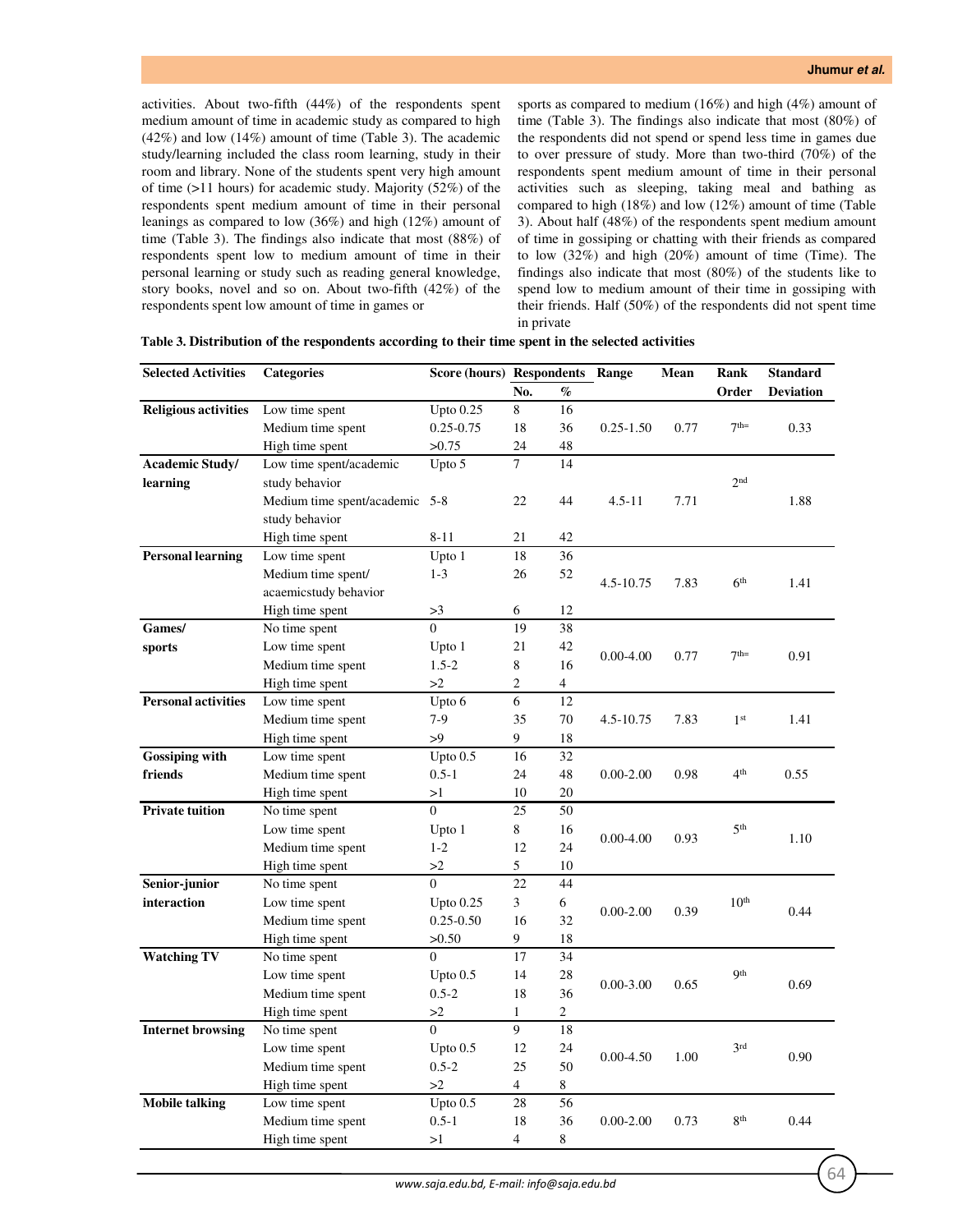tuition as compared to medium  $(24\%)$ , low  $(16\%)$  and high (10%) amount of time for private tuition. It means that rest half of the respondents are engaged in private tuition. More than two-fifth (44%) of the respondents did not spend their time with their senior and/or junior as compared to medium (32%), high (18%) and low (6%) amount of time (Table 3). The findings also indicate that due to high pressure of study, the respondents had least scope to spend much time with their senior and/or junior. Highest proportion (36%) of the respondents spent medium amount of time in watching TV as compared to low (28%) and high (2%) amount of time (Table 3). The findings also indicate that majority (66%) of the students have affinity in watching TV. But a significant amount of respondents (34%) had no time to watch TV. Half (50%) of the respondents spent medium amount of time in internet as compared to low (20%) and high (8%) amount of time (Table 3). However, good percentages (18%) of the students were not exposed to internet browsing. Majority (56%) of the respondents spent low (56%) amount of time in mobile talking as compared to medium (36%) and high (8%) amount of time (Table 3). The findings also indicate that a lower portion of respondents do not spend so much time in mobile talking.

### **Nature/Type of Activities as Preferred by the Students**

The students spent their time in eleven types of activities as described earlier. But the preference of the respondents related to the activities performed in 24 hours of a day was determined based on mean time spent by them in the respective activities (Table 3).

The findings indicate that the respondent students preferred to spend more time (7.827 hours) in personal activities which includes sleeping, bathing and taking meal while they spent least time in interaction with seniors and/or juniors. The 2nd preferred activity based on time spent was academic learning/study.

## **Relationships between the Selected Characteristics of the Respondents and their Academic Study Behavior**

Among the eight selected characteristics of the respondents only participation in extracurricular activities showed a negative but significant relationship with their time spent in academic study/academic study behavior within twenty-four hours. It means that the students who are more involved in extracurricular activities they spent low time in academic learning/study.

## **CONCLUSION**

The respondent students spent most of the time (22.535 hours) out of the 24 hours in eleven activities such as religious activities, academic study, personal study, games/study, personal activities, chatting/gossiping with friends, private tuition, senior and/or junior interaction, watching TV, internet browsing, and mobile talking. It means that the students spent their time in a planned manner. They preferred to spend highest time (7.827 hours) in personal activities like sleeping, bathing, and taking meal while they spent least amount of time (0.385 hours) in interaction with seniors and/or juniors. The second preferred activity was academic study where the students spent 7.705 hours of time. Most (86%) of the respondents showed medium to high academic study behavior as compared to low (14%) academic study behavior. Among eight selected characteristics of the respondent students only participation in extracurricular activities showed a negative but highly significant relationship with their time spent in academic study/academic study behavior within twenty-four hours.

| Sl. No. |                                             | <b>Focus</b>   | Observed "r"        |  |
|---------|---------------------------------------------|----------------|---------------------|--|
|         | Selected characteristics of the respondents | variable       | values              |  |
| 01.     | Age                                         |                | $-0.133NS$          |  |
| 02.     | Educational qualification                   |                | $-0.113^{NS}$       |  |
| 03.     | Academic excellence                         |                | $-0.085^{NS}$       |  |
| 04.     | Family size                                 | Academic study | $0.143^{NS}$        |  |
| 05.     | Annual family income                        | behavior       | 0.037 <sup>NS</sup> |  |
| 06.     | Participation in extracurricular            |                | $-0.102^{NS}$       |  |
|         | activities related organizations            |                |                     |  |
| 07.     | Participation in extracurricular            |                | $-0.457**$          |  |
|         | activities                                  |                |                     |  |
| 08.     | Participation in agricultural               |                | $-0.193NS$          |  |
|         | Activities                                  |                |                     |  |

**Table 4. Co-efficient of correlation between selected characteristics of the respondents and academic study behavior**

NS= Non-significant, \*\*correlation highly significant at the 1 percent level of significance